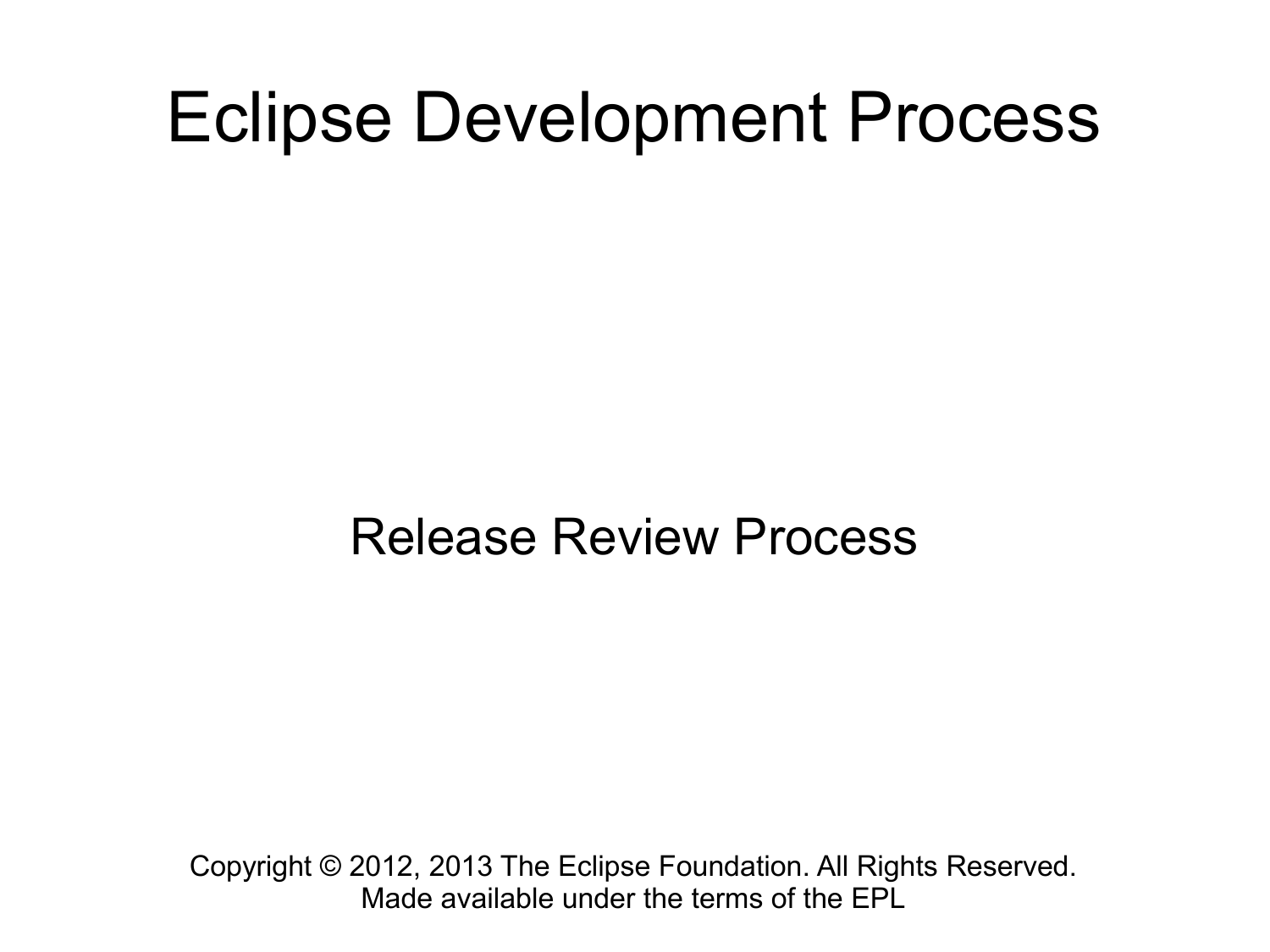

## Project Lifecycle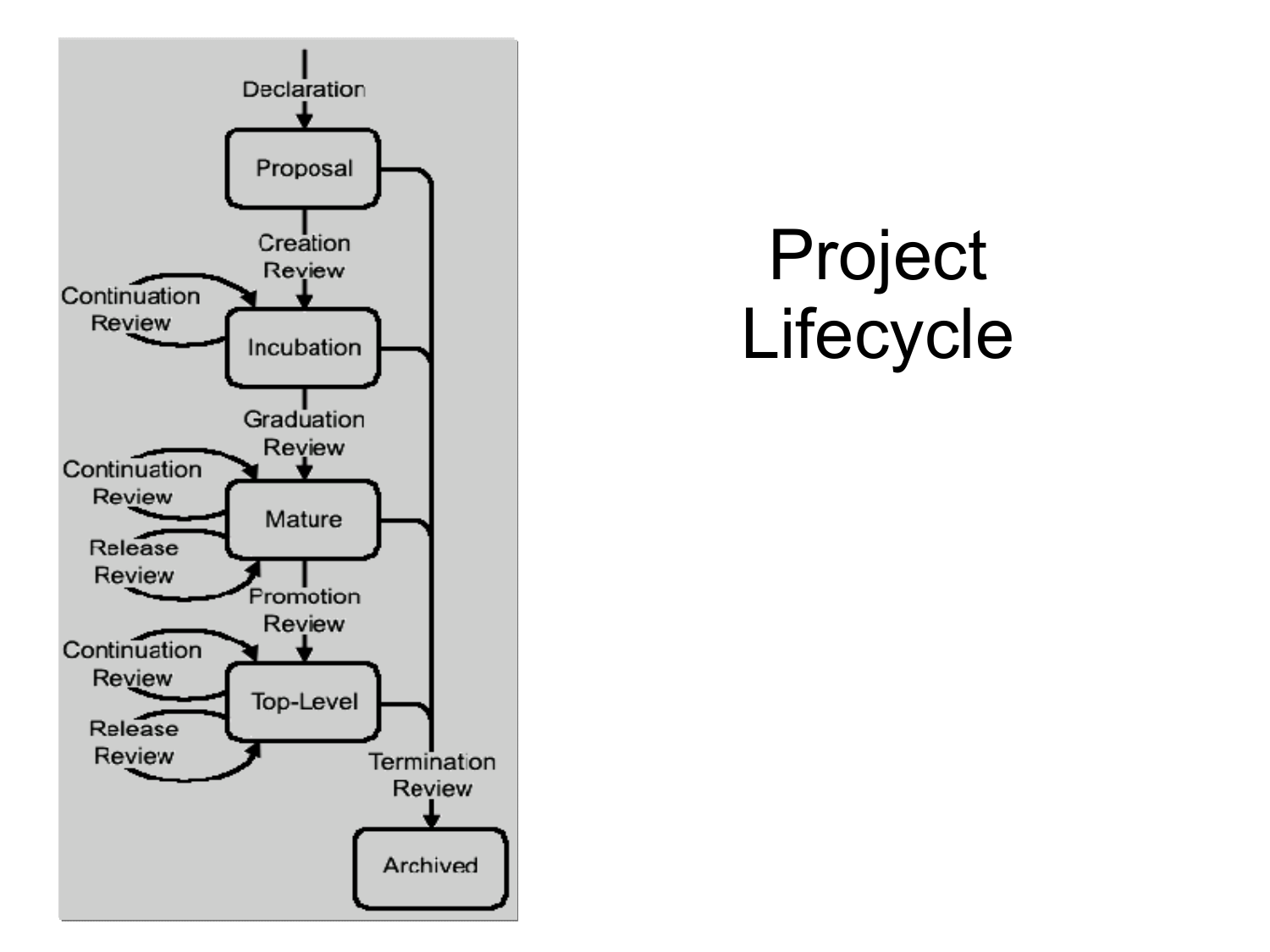## Release Types

- Major releases indicate breakage in the API
- Minor releases for "externally visible" changes
- Service releases for bug fixes

3.8.2 Major Minor **Service**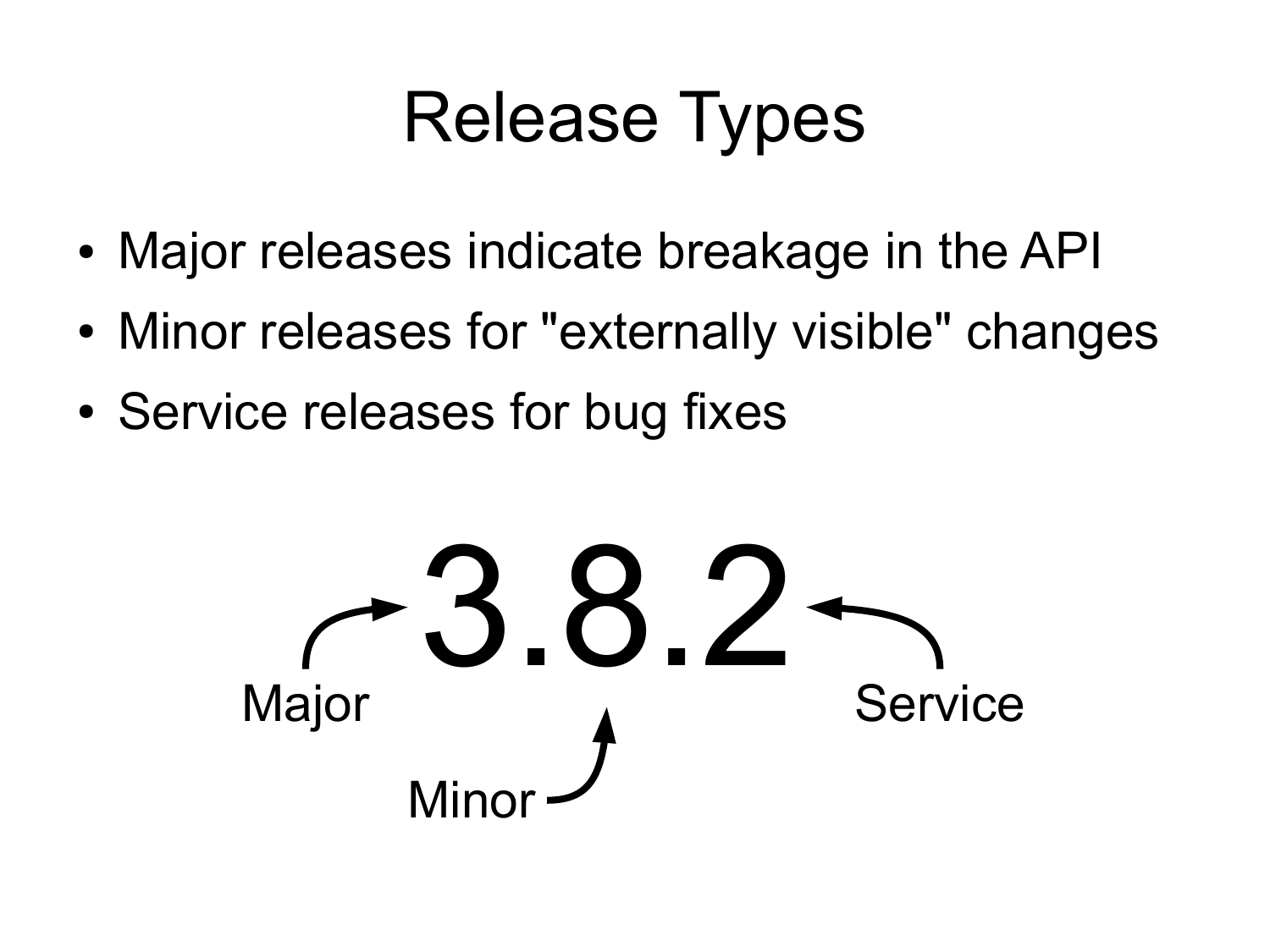## Regular Releases

- Mature Eclipse projects produce at least one major release every year
- Some projects release more often
	- Left to the project's discretion: do what's best for the project and community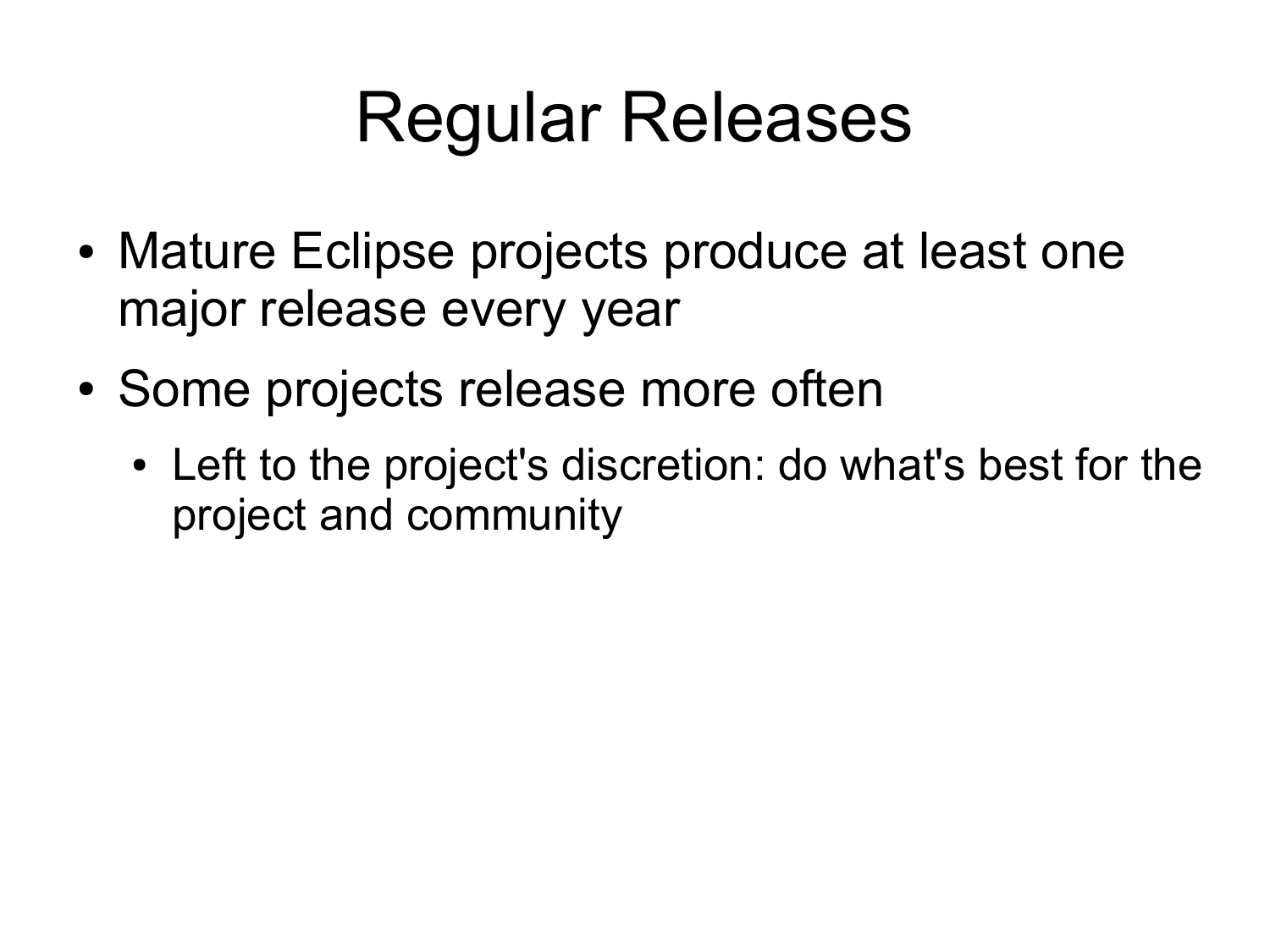#### Release Review

- Comes the end of the release cycle
- Must be completed before a project makes an official release
	- Required for major and minor releases only
	- Not required for service releases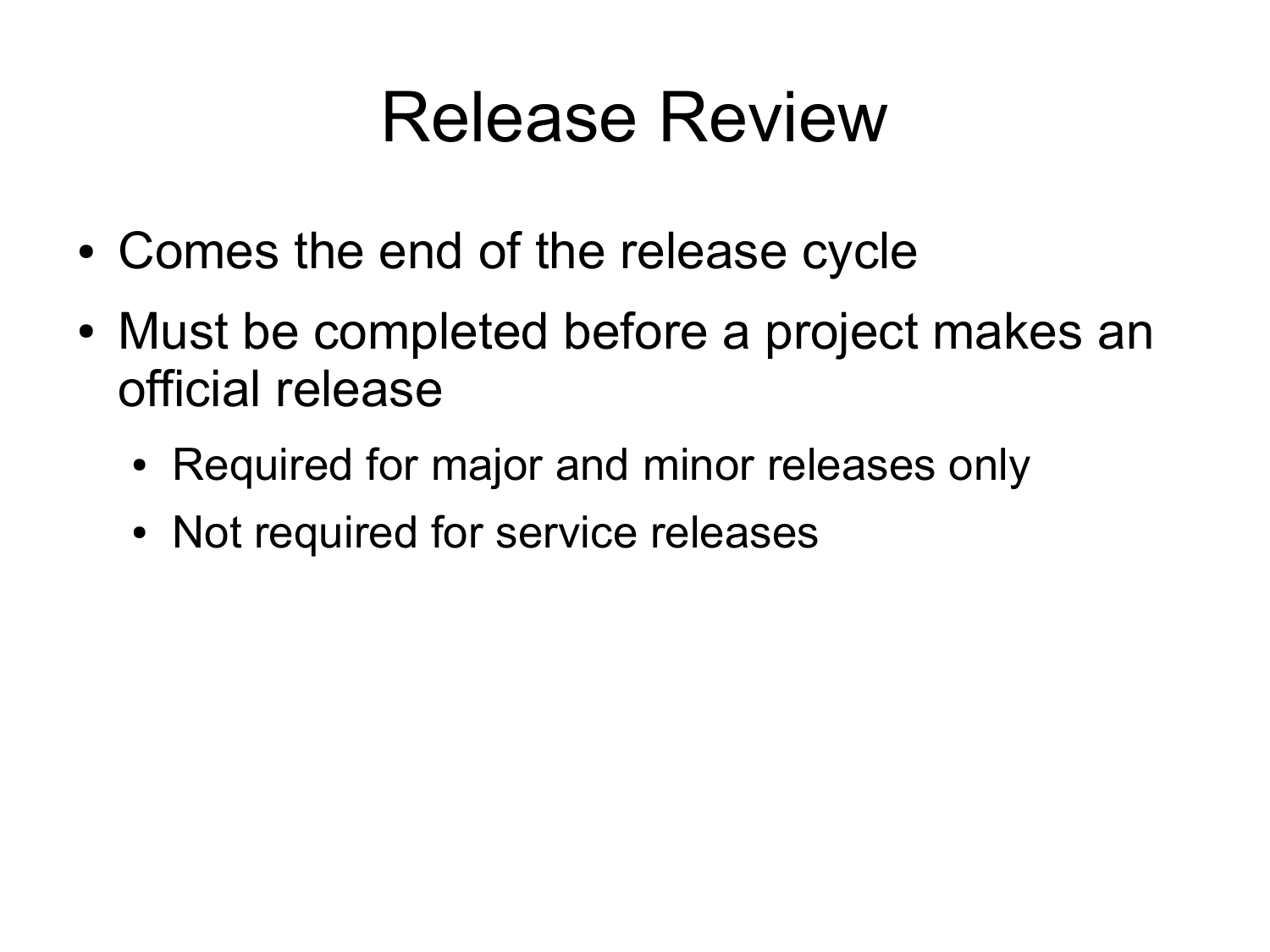## 1: Release Plan

- Created at beginning of release cycle
	- Well in advance of the final release date
	- Made available to the community early
- Documents goals, deliverables, milestone dates, target environments, themes, etc.
- A living document
	- Plans change during the release cycle
- Start of a set of "bookends" framing the release cycle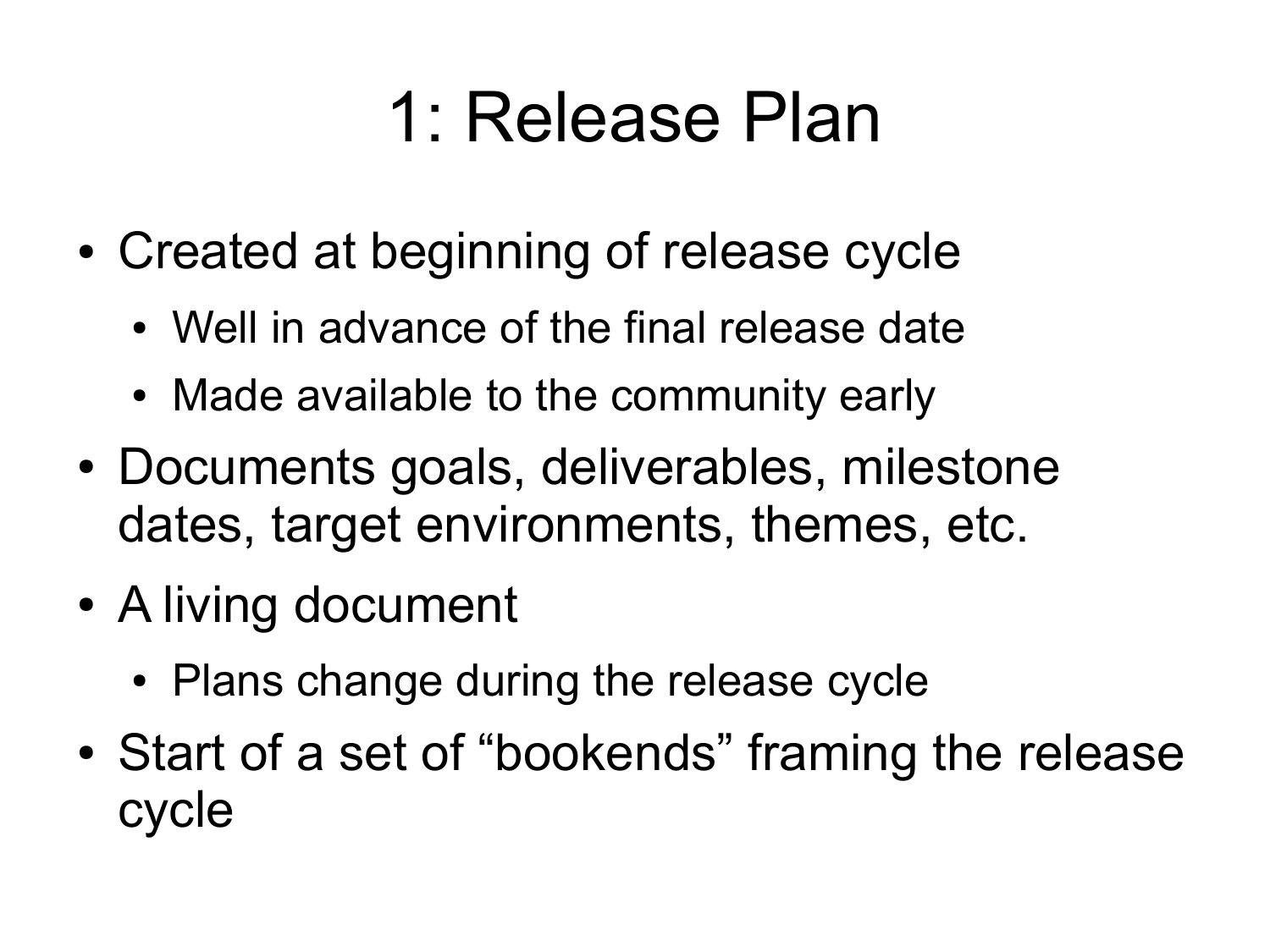## 2: Produce Milestone Builds

- Projects produce multiple milestone builds leading up to the final release
	- e.g. 3.8.2M1, 3.8.2M2, 3.8.2RC1, ...
- Intended for the developer community and testing
	- Not generally intended for adoption and general use
	- Adopters use milestones for their own testing/preparation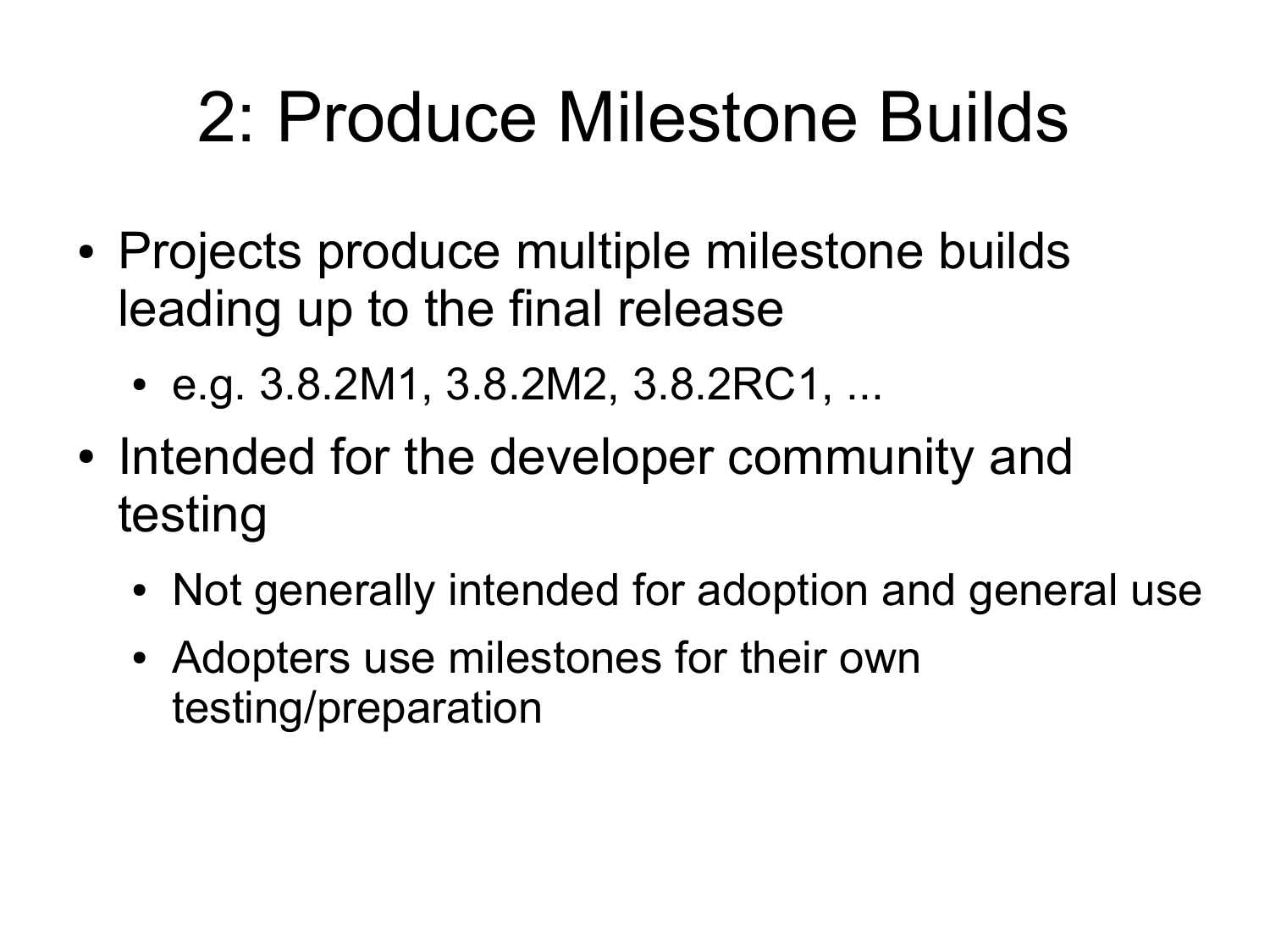# 3: IP Log

- Tracks committers, licenses, consumed thirdparty libraries, and contributions
- Submitted 1-2 weeks ahead of release date
	- IP Team reviews and approves IP Log for each release
- Compared against project's downloads directory
	- Directory contents compared against IP Log content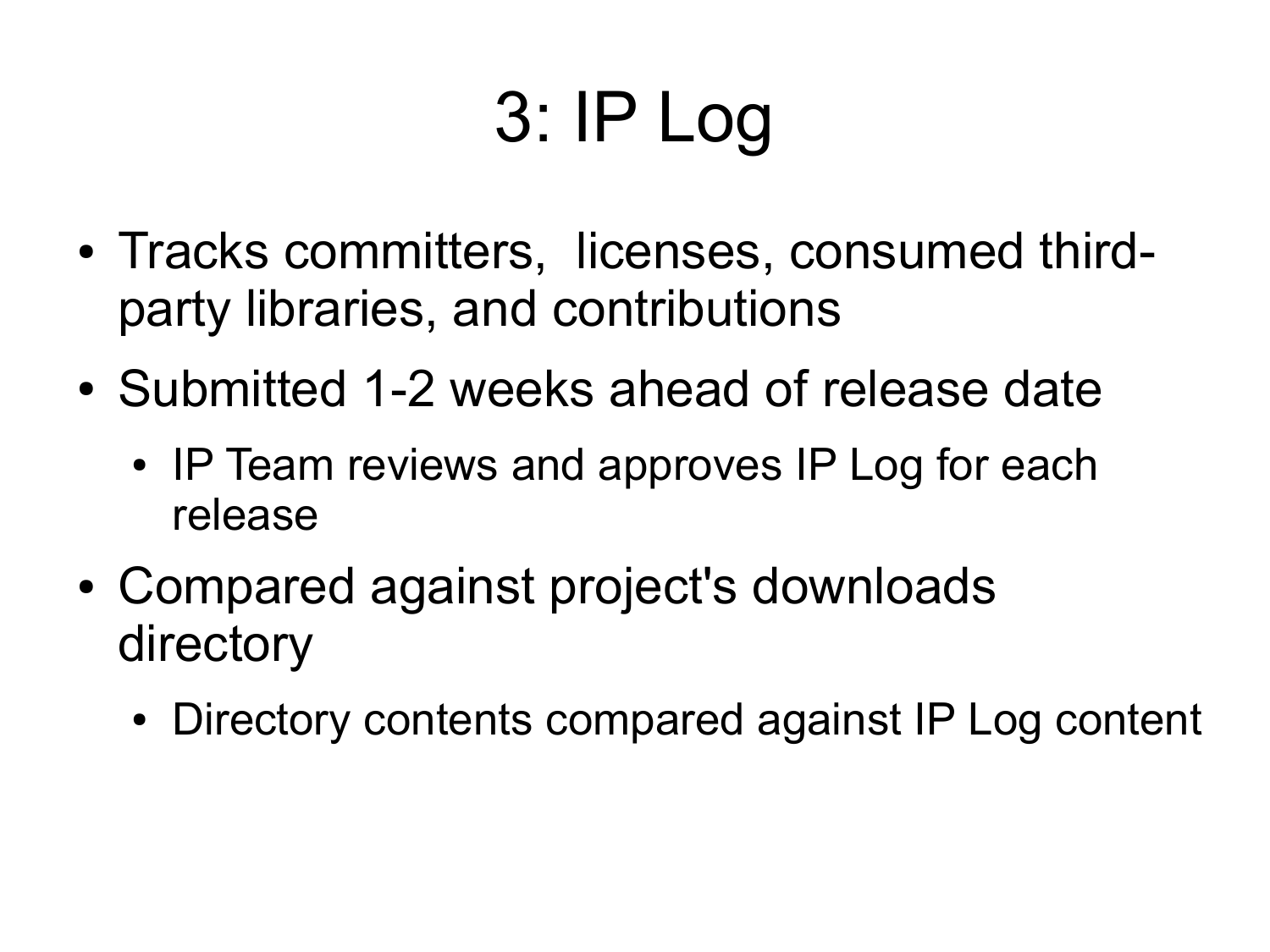## 4: Review Documentation

- Completes the set of "bookends" with the plan
- Inform the community of features, non-code aspects, APIs, architectural issues, security issues, usability, end-of-life, standards, communities, and IP issues
- Reflection/retrospective
	- "How'd we do?" documentation
	- What did the developers/contributors do well? What can they do better?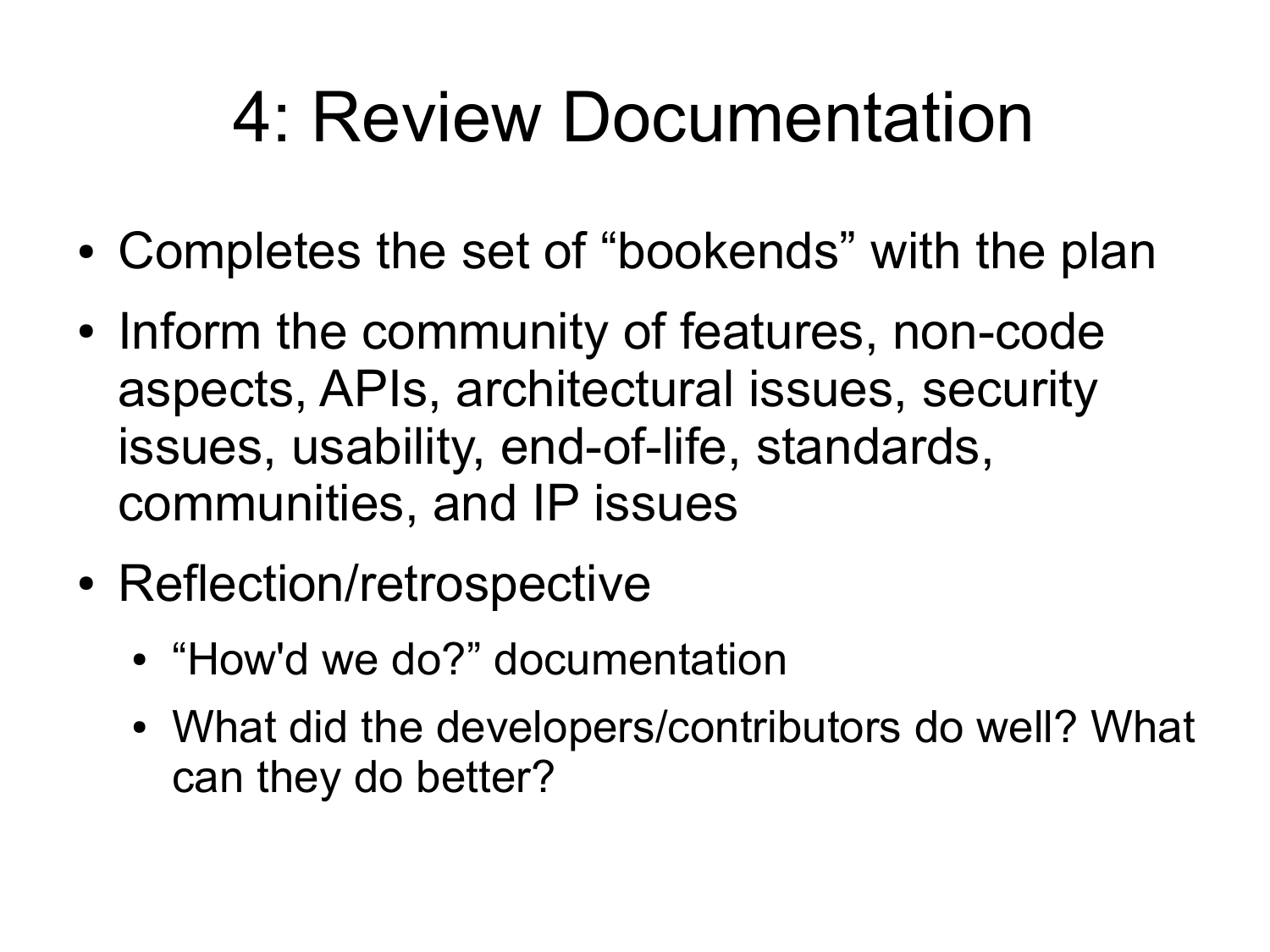## 5: PMC/EMO Review

- Is release align with the project's scope?
- Is the project following the process?
- Is the project operating in a transparent/open manner?
- Is the project engaging with the community?
	- Activity in community forums
- Are file headers, copyright and license notices in place?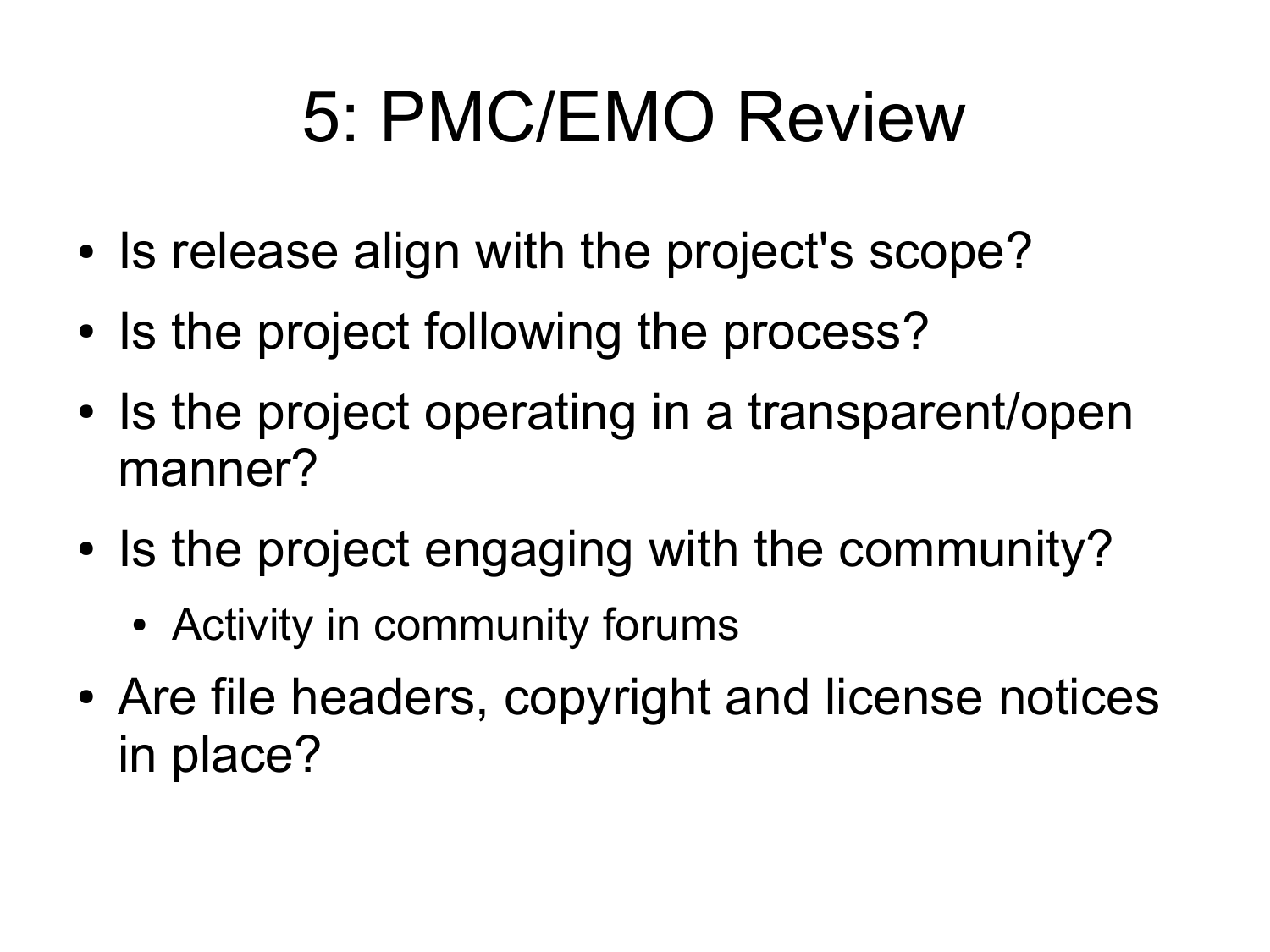# 6: Community Review

- Documentation, including IP Log, made available to community for review
	- "Projects" website, Twitter, blogs, etc.
	- Email notification to member and committers
- Minimum of five business days
	- Generally ends on a Wednesday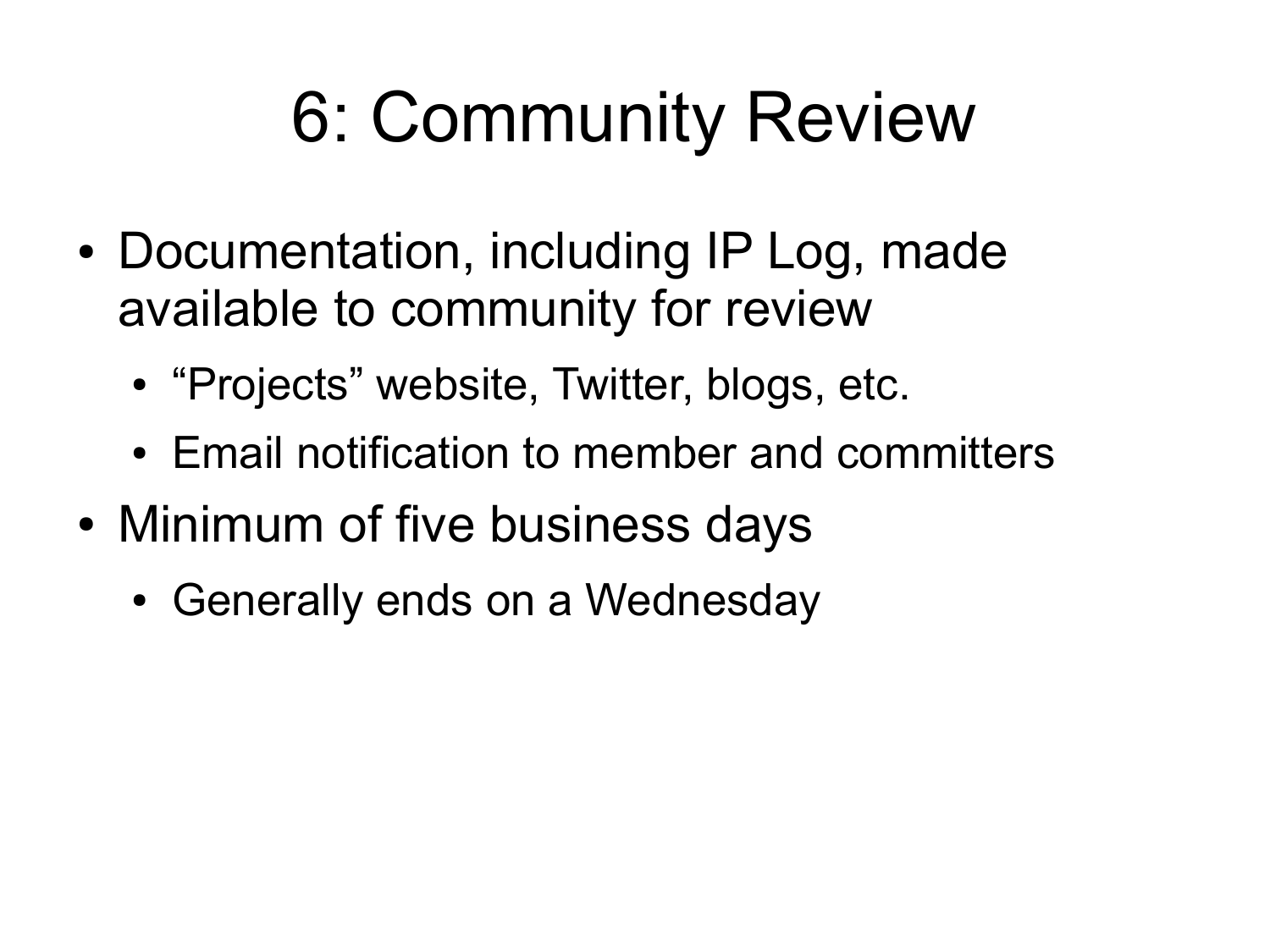## 7: Disseminate Results

- Community is informed of all progress throughout the release cycle
- Project Plan/Review Document
- Bugs/tracking through Bugzilla
- Design/architecture decisions via developer mailing list
- Announcements to community via Forum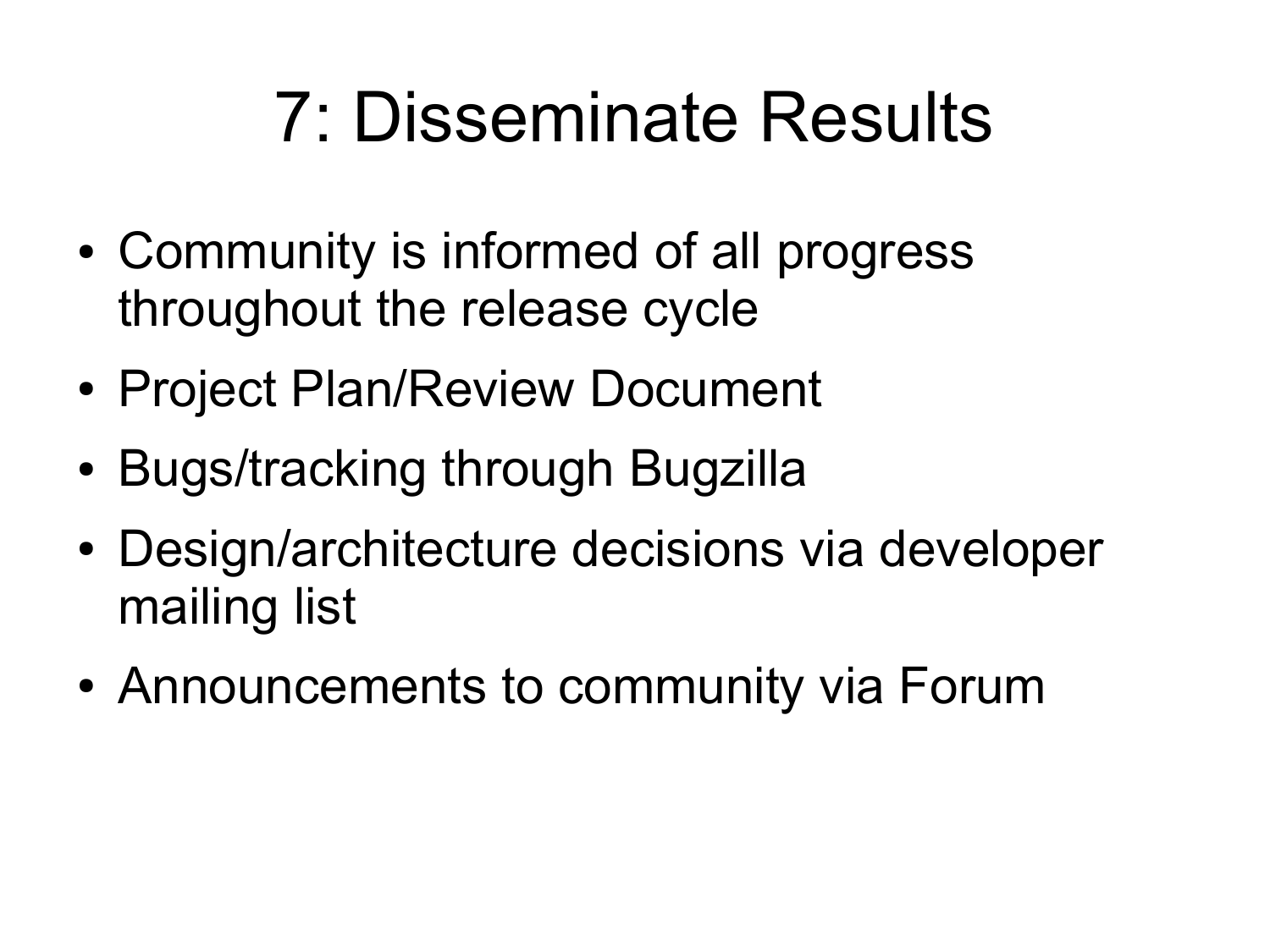## Releases are Never a Surprise

- Community members should have ample opportunity to be aware that a release/review is pending
- Open communication in developer mailing list and other forums
- Milestones posted on project website